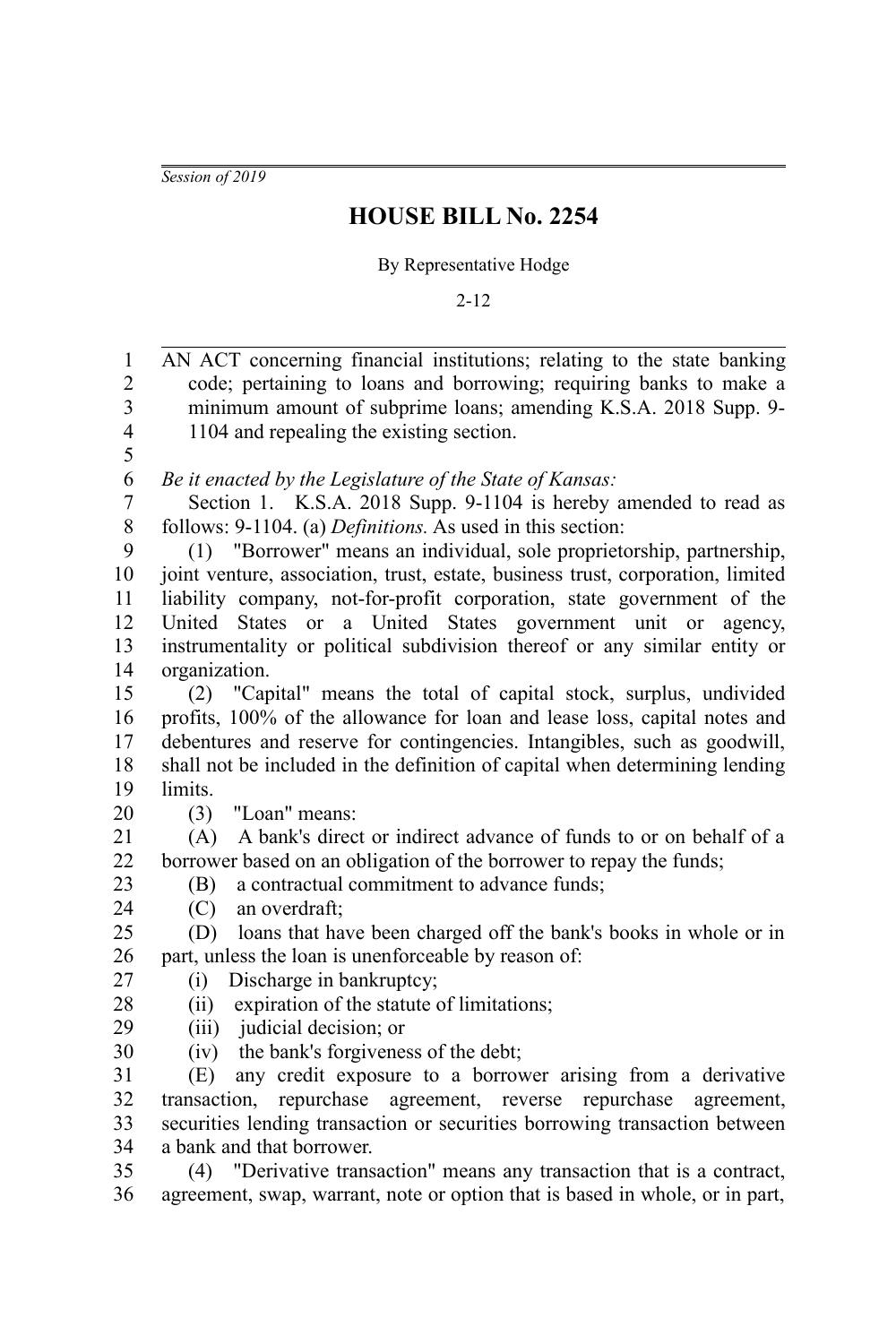on the value of any interest in, or any quantitative measure or the occurrence of any event relating to, one or more commodities, securities, currencies, interest or other rates, indices or other assets. 1  $\mathcal{L}$ 3

*(5) "Subprime loan" means a loan made to a borrower who has either a nonexistent credit score or a credit score of less than 620.* 4 5

(b) *General lending limit rule.* Subject to the provisions in subsections (d), (e) and (f), loans to one borrower, including any bank officer or employee, shall not exceed 25% of a bank's capital. 6 7 8

(c) *Calculation of the lending limit.* (1) The bank's lending limit shall be calculated on the date the loan or written commitment is made. The renewal or refinancing of a loan shall not constitute a new lending limit calculation date unless new funds are advanced.  $\mathbf{Q}$ 10 11 12

(2) If the bank's lending limit increases subsequent to the origination date, a bank may use the current lending limit to determine compliance when advancing funds. An advance of funds includes the lending of money or the repurchase of any portion of a participation. 13 14 15 16

(3) If the bank's lending limit decreases subsequent to the origination date, a bank is not prohibited from advancing on a prior commitment that was legal on the date the commitment was made. 17 18 19

(d) *Exemptions.* (1) Overnight federal funds.

20

(2) That portion of a loan which is continuously secured on a dollar for dollar basis by any of the following will be exempt from any lending limit: 21 22 23

(A) A guaranty, commitment or agreement to take over or to purchase, made by any federal reserve bank or by any department, bureau, board, commission, agency or establishment of the United States of America, including any corporation wholly owned, directly or indirectly by the United States; 24 25 26 27 28

(B) a perfected interest in a segregated deposit account in the lending bank. In the case of a deposit which may be withdrawn in whole or in part, the bank shall establish written internal procedures to prevent the release of the deposit; 29 30 31 32

(C) a bonded warehouse receipt issued to the borrower by some other person; 33 34

(D) treasury bills, certificates of indebtedness or bonds or notes of, or fully guaranteed by, the United States of America or instrumentalities or agencies thereof; 35 36 37

(E) general obligation bonds or notes of the state of Kansas or any other state in the United States of America; 38 39

(F) general obligation bonds or notes of any Kansas municipality or quasi-municipality; or 40 41

(G) a perfected interest in a repurchase agreement of United States government securities with the lending bank. 42 43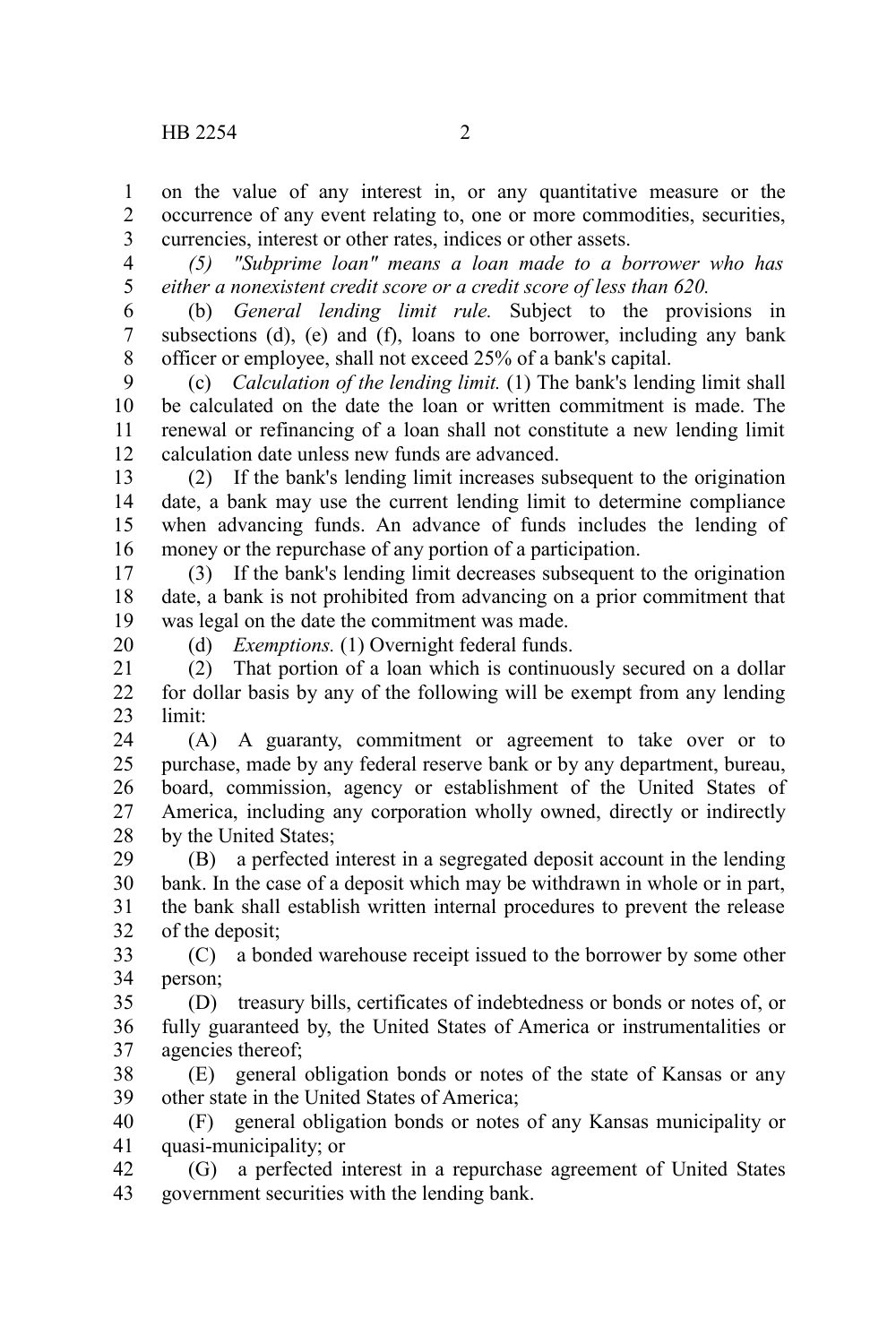(e) *Special rules.* (1) The total liability of any borrower may exceed the general 25% limit by up to an additional 10% of the bank's capital. To qualify for this expanded limit: 1 2 3

(A) The bank shall have as collateral a recorded first lien or liens on real estate securing a portion of the borrower's total liability equal to at least the amount by which the total liability exceeds the 25% limit; 4 5 6

(B) the appraised value of the real estate shall equal at least twice the amount by which the borrower's total liability exceeds the 25% limit; and 7 8

(C) a portion of the borrower's total liability, equal to at least the amount by which the total liability exceeds the 25% limit, shall amortize within 20 years by regularly scheduled installment payments. 9 10 11

(2) That portion of any loan endorsed or guaranteed by a borrower will not be added to that borrower's liability until the endorsed or guaranteed loan is past due 10 days. 12 13 14

(3) If the total liability of any shareholder owning 25% or more of any class of voting shares, officers or directors will exceed \$50,000, prior approval from the bank's board of directors shall be noted in the minutes. 15 16 17

(4) To the extent time deposits are insured by the federal deposit insurance corporation, such deposits purchased by a bank from another financial institution shall not be considered a loan to that financial institution and shall not be subject to the bank's lending limit. 18 19 20 21

(5) Third-party paper purchased by the bank will not be considered a loan to the seller unless and until the bank has the right under the agreement to require the seller to repurchase the paper.  $22$ 23 24

 $25$ 

(f) *Combination rules.*

(1) *General rule.* Loans to one borrower will be attributed to another borrower and the borrowers' total liability will be combined: 26 27

(A) When proceeds of a loan are to be used for the direct benefit of the other borrower, to the extent of the proceeds so used; or 28 29

(B) when a common enterprise is deemed to exist between the borrowers. 30 31

(2) *Direct benefit.* The proceeds of a loan to a borrower will be deemed to be used for the direct benefit of another person and will be attributed to the other person when the proceeds, or assets purchased with the proceeds, are transferred to another person, other than in a bona fide arm's length transaction where the proceeds are used to acquire property, goods or services. 32 33 34 35 36 37

(3) *Common enterprise.* A common enterprise will be deemed to exist and loans to separate borrowers will be aggregated: 38 39

(A) When the expected source of repayment for each loan or extension of credit is the same for each borrower and neither borrower has another source of income from which the loan, together with the borrower's other obligations, may be fully repaid; 40 41 42 43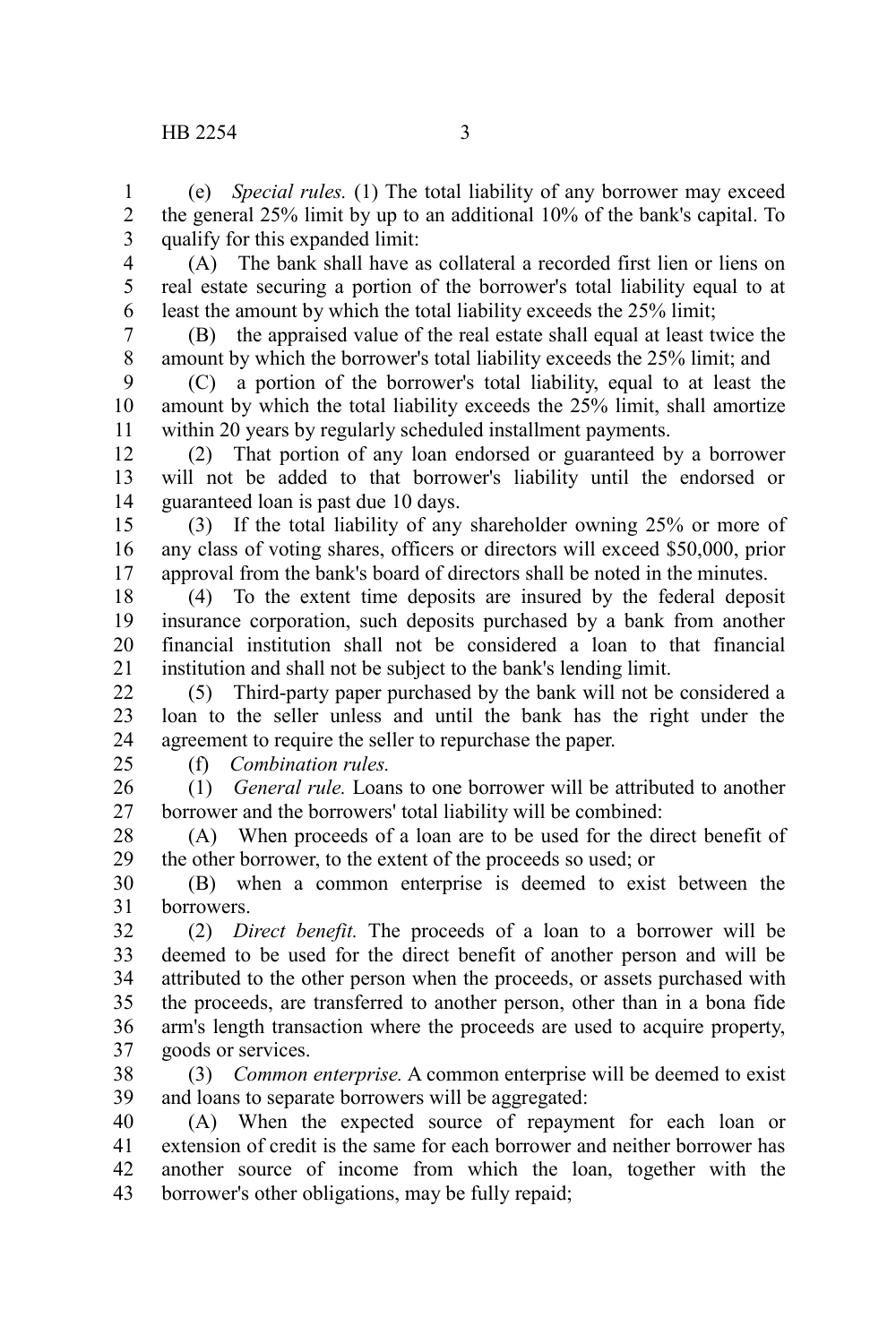1

(B) when both of the following circumstances are present:

(i) Loans are made to borrowers that are related directly or indirectly through common control, including where one borrower is directly or indirectly controlled by another borrower. Common control means to own, control or have the power to vote 25% or more of any class of voting securities or voting interests or to control, in any manner, the election of a majority of the directors or to have the power to exercise a controlling influence over the management or policies of another person; and 2 3 4 5 6 7 8

(ii) substantial financial interdependence exists between or among the borrowers. Substantial financial interdependence is deemed to exist when 50% or more of one borrower's gross receipts or gross expenditures, on an annual basis, are derived from transactions with the other borrower. Gross receipts and expenditures include gross revenues, expenses, intercompany loans, dividends, capital contributions and similar receipts or payments; or 9 10 11 12 13 14

(C) when separate persons borrow from a bank to acquire a business enterprise of which those borrowers will own more than 50% of the voting securities or voting interests, in which case a common enterprise is deemed to exist between the borrowers for purposes of combining the acquisition loan. 15 16 17 18 19

(D) An employer will not be treated as a source of repayment for purposes of determining a common enterprise because of wages and salaries paid to an employee. 20 21 22

(4) *Special rules for loans to a corporate group.* (A) Loans by a bank to a borrower and the borrower's subsidiaries shall not, in the aggregate, exceed 50% of the bank's capital. At no time shall loans to any one borrower or to any one subsidiary exceed the general lending limit of 25%, except as allowed by other provisions of this section. For purposes of this paragraph, a corporation or a limited liability company is a subsidiary of a borrower if the borrower owns or beneficially owns directly or indirectly more than 50% of the voting securities or voting interests of the corporation or company. 23 24 25 26 27 28 29 30 31

(B) Loans to a borrower and a borrower's subsidiaries that do not meet the test contained in subsection  $(f)(4)(A)$  will not be combined unless either the direct benefit or the common enterprise test is met. 32 33 34

(5) *Special rules for loans to partnerships, joint ventures and associations.* (A) As used in this paragraph, the term "partnership" shall include a partnership, joint venture or association. The term partner shall include a partner in a partnership or a member in a joint venture or association. 35 36 37 38 39

(B) *General partner.* Loans to a partnership are considered to be loans to a partner if, by the terms of the partnership agreement, that partner is held generally liable for debts or actions of the partnership. 40 41 42

(C) *Limited partner.* If the liability of a partner is limited by the terms 43